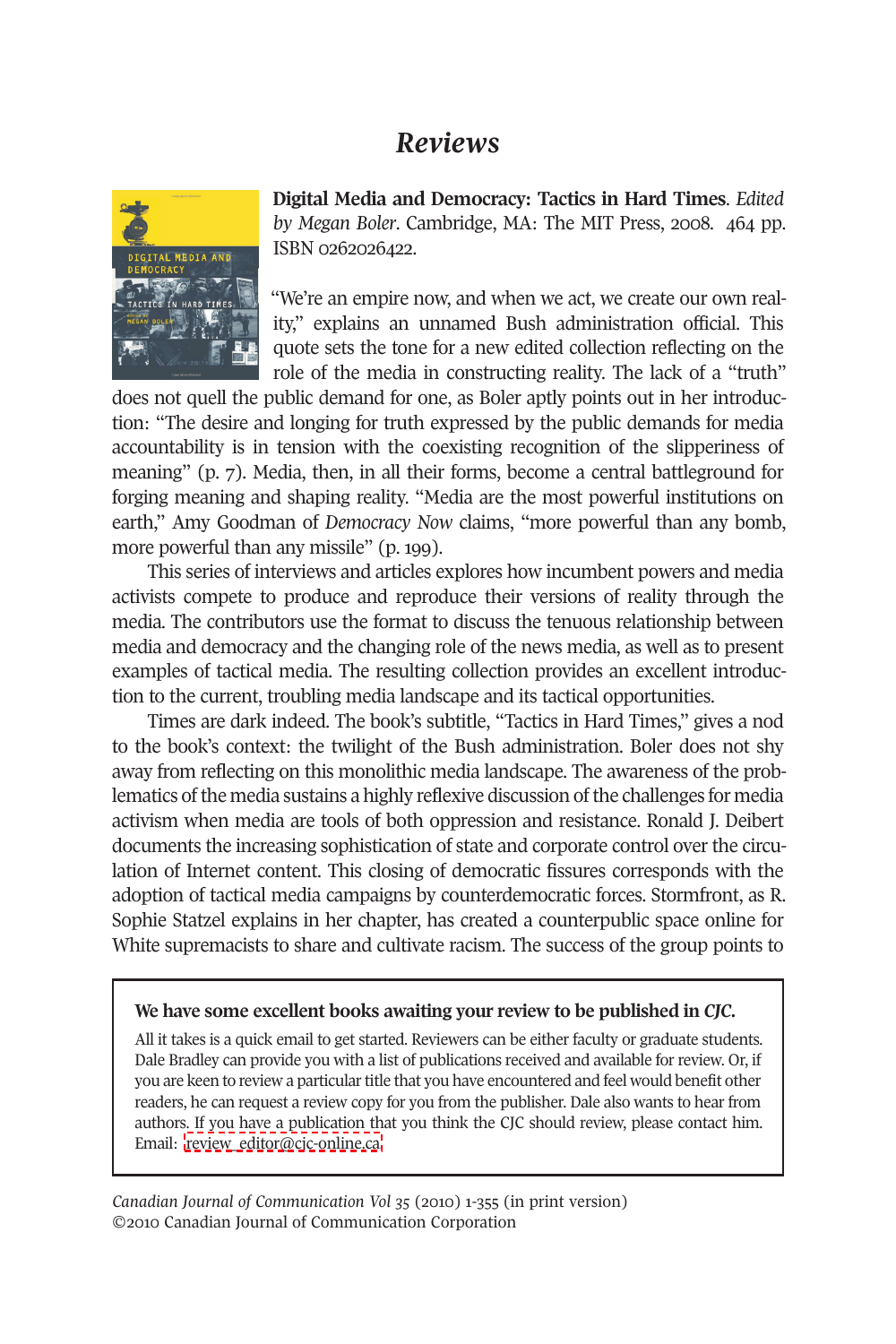a troubling reality: "the communicative and political implications of the current economic order may facilitate easier political mobilizations for antidemocratic aims which are organized specifically around sentiments and subjective attachments" (p. 408). Statzel's concerns echo Jodi Dean's troubling discussion of the fetish of communication under communicative capitalism, where the myth of digital democracy obfuscates the troubling lack of any democratic dialogue. The adversities depicted in these chapters provoke a search for and celebration of ways to remake media—to see the media itself as a system in need of re-imagining.

The context of "hard times" refreshingly provokes a sustained engagement with tactical media, a form of media activism based on provisional and mobile uses of media, deployed to critique and disrupt incumbent power (Critical Art Ensemble, 2001; Garcia & Lovink, 2001; Lovink, 2002; Meikle, 2002). The concept, while prevalent in many accounts of media and democracy, has never fostered much of a literature. (Perhaps the literature has taken its temporal definition too seriously). This edited volume dispels these shortcomings with an improved definition of the concept and a greater attention to its manifestations. Alessandra Renzi offers the following definition of the term: "TM's avoidance of essentialized identity is a manifestation of a differentiating minoritarian position that allows groups to exercise critique of the system as well as self-criticism—with the aim of developing new experiments" (p. 72). Renzi redefines tactical media as a self-reflexive form of experimentation or re-imagining. Shaina Anand provides an inspiring account of re-imagination when she discusses her experiments with the electrical grid. She states, "[E]lectricity is fundamentally 'open source' ... a switch could potentially trigger anything, breach boundaries, share networks, offer more participation, posit other informal utopian states" (p. 331). Her experiment translates open source into electricity, and her excitement echoes across the book. The innovative tactical appropriations of media demonstrate a reflexive interest in the opportunities found within the shifting landscape, rather than a faith in the innate emancipatory potential of media. The lesson is that tactical media innovates by seizing on the temporary fissures in power regimes to find new experiments for democracy— allowing tactical media to be at once critical of the media and its replication of power and excited about its possibilities.

However, the emphasis on tactical media does not reflect enough on the changes to the mediatization of political action. How have digital technologies created new audiences or publics? The one example in the book, the paper on the White supremacist site Stormfront, offers an excellent line of inquiry not taken up by other cases. The book emphasizes the way media carry alternative information, typically through modulations of the journalistic practice, without recognizing the limits of thinking of media only as a transitive tool. Trebor Scholz identifies the shortcoming of this definition: the "belief that information will alter the way things are, has in fact, with few notable exceptions, caused little concrete change" (p. 356). The book misses an opportunity to delve into the publics and counterpublics forming online. Social media, as witnessed in the sudden outbursts on Facebook (Geist, 2007) or the explosion in views of politically relevant viral videos (Infoscape Research Lab, 2008), offers some hope that the everyday practices of publics have changed as they have become remediated by the Internet. Media activists have already recognized the potential in this